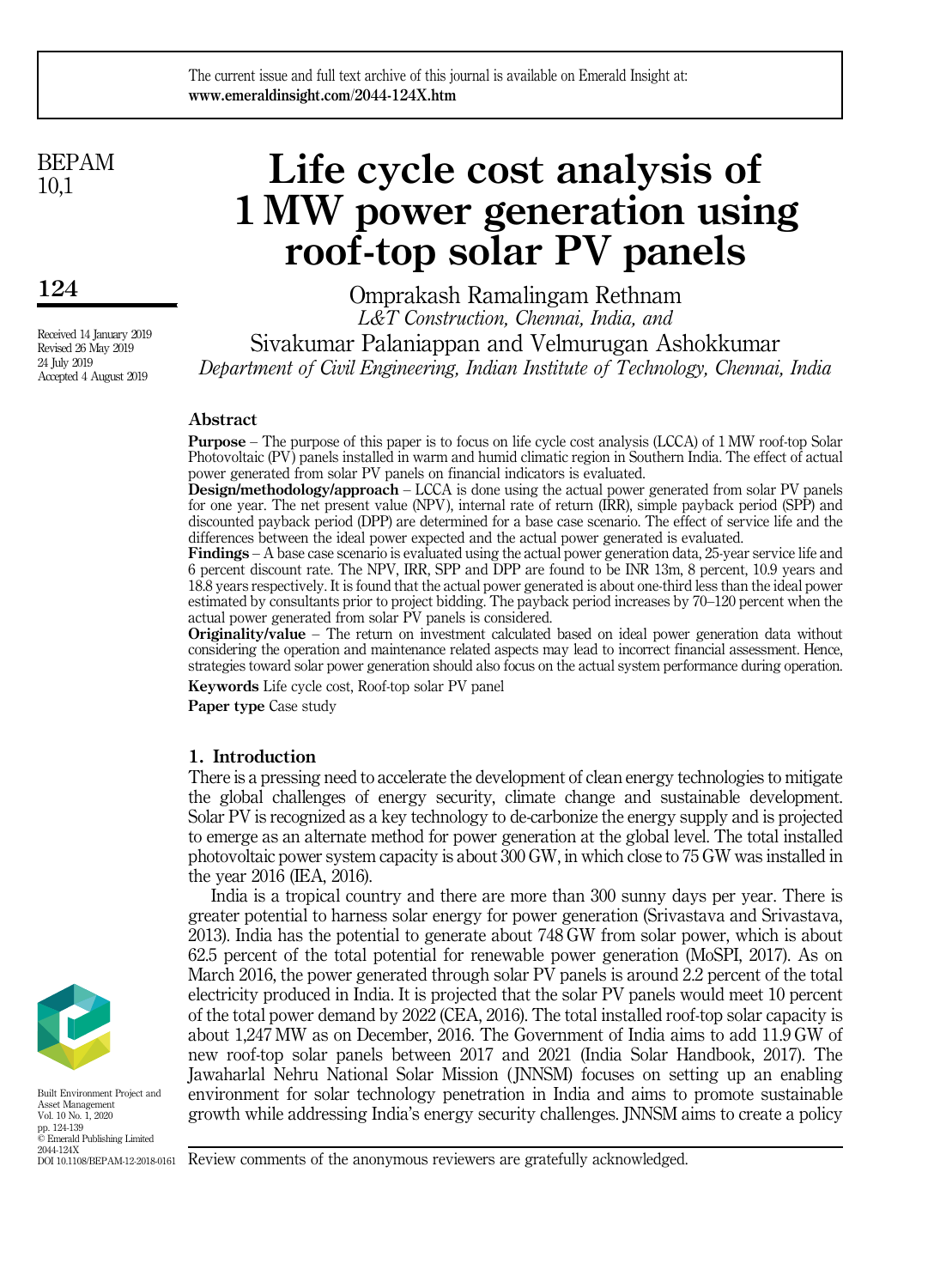framework for 20 GW solar power deployment by 2022 ( JNNSM, 2017). A major landmark project is the Kamuthi solar power project completed in September 2016 in the state of Tamil Nadu, India. The area of this plant is 2,500 acres. This plant is expected to generate 648 MW which can meet the electricity demand of 1,50,000 homes. This solar power plant contains 25,00,000 individual solar panels which are cleaned on a daily basis by a solar powered robotic system making it a self-sustaining system. Topaz solar farm in California, USA, which has a capacity of 550 MW, is another largest solar power plant in the world (YourStory, 2016). Recently, the world's largest solar power plant with 2000 MW capacity is set up in the State of Karnataka in India with an investment of INR165bn. These initiatives highlight the huge potential of solar power harnessing in India (*The Hindu*, 2015).

Although the demand for solar power is increasing, not much attention is given to the maintenance of solar PV panels and the associated components installed (CERC, 2011). The actual power generation from solar PV panels is found to be less than the expected ideal power generation due to transformer failure, grid failure and less solar irradiance (CERC, 2011). However, the measures to improve the maintenance of installed solar panels are not discussed in detail. A study on life cycle assessment of 25 kW grid interactive roof-top solar PV power plant finds that the energy payback period is 1.6 years and the carbon payback period is 144 days (Marimuthu and Kirubakaran, 2013). This proves the potential of solar PV technology to mitigate social and environmental impacts. However, this is not sufficient to prove that the solar PV based power generation is completely sustainable because the technology has to prove itself to be economically viable (Kucukvar and Tatari, 2013). In addition to the social and environmental benefits, it is important to address the economic viability.

Majority of the solar power projects in India are formulated by the design consultants for bidding where they prove to the owner that the solar power plant once installed, would give a high return of 12–15 percent with a payback period of 7–10 years (Chandel *et al.*, 2014). This study aims to check the actual economic feasibility of such claims made at the beginning of the contract by estimators. Only a few studies have focused on life cycle cost analysis (LCCA) of solar PV panels installed in the warm and humid climate region in India. Earlier studies on financial analysis of solar PV power plants are based upon the estimated ideal power generation and not the actual power generated where ambitious gains may be arrived. Further, maintenance related issues during operation after commissioning are not considered in LCCA. In developing countries, the effect of improper maintenance may affect the solar power generation and reverse the desired outcome.

This study is practice oriented and aims to create awareness among clients not to just accept the ambitious financial gains projected by consultants. Such projection may not be likely true if the actual power generation is substantially less than the expected power generation. Several maintenance issues related to solar PV power plant operation are often not considered in developing countries and this may reverse the desired outcome in terms of financial performance. The objectives of this study are as follows: perform LCCA of 1 MW roof-top solar PV panels installed over an educational building; determine the differences in the financial gains based on the actual power generated and the ideal power generation estimated by the bidder over the entire life cycle; and study the effect of change in service life and power generation on financial indicators namely net present value (NPV), internal rate of return (IRR), simple payback period (SPP) and discounted payback period (DPP).

# 2. Literature review

Several studies focused on simulating the performance metrics of Solar PV panels such as the energy output, array yield, final yield, reference yield, PV module efficiency, system efficiency, inverter efficiency, performance ratio, capacity factor, and energy losses (Ayompe *et al.*, 2011; Shiva Kumar and Sudhakar, 2015; Attari *et al.*, 2016; Sharma and Goel, 2017). Software tools

**LCCA** of 1 MW power generation

125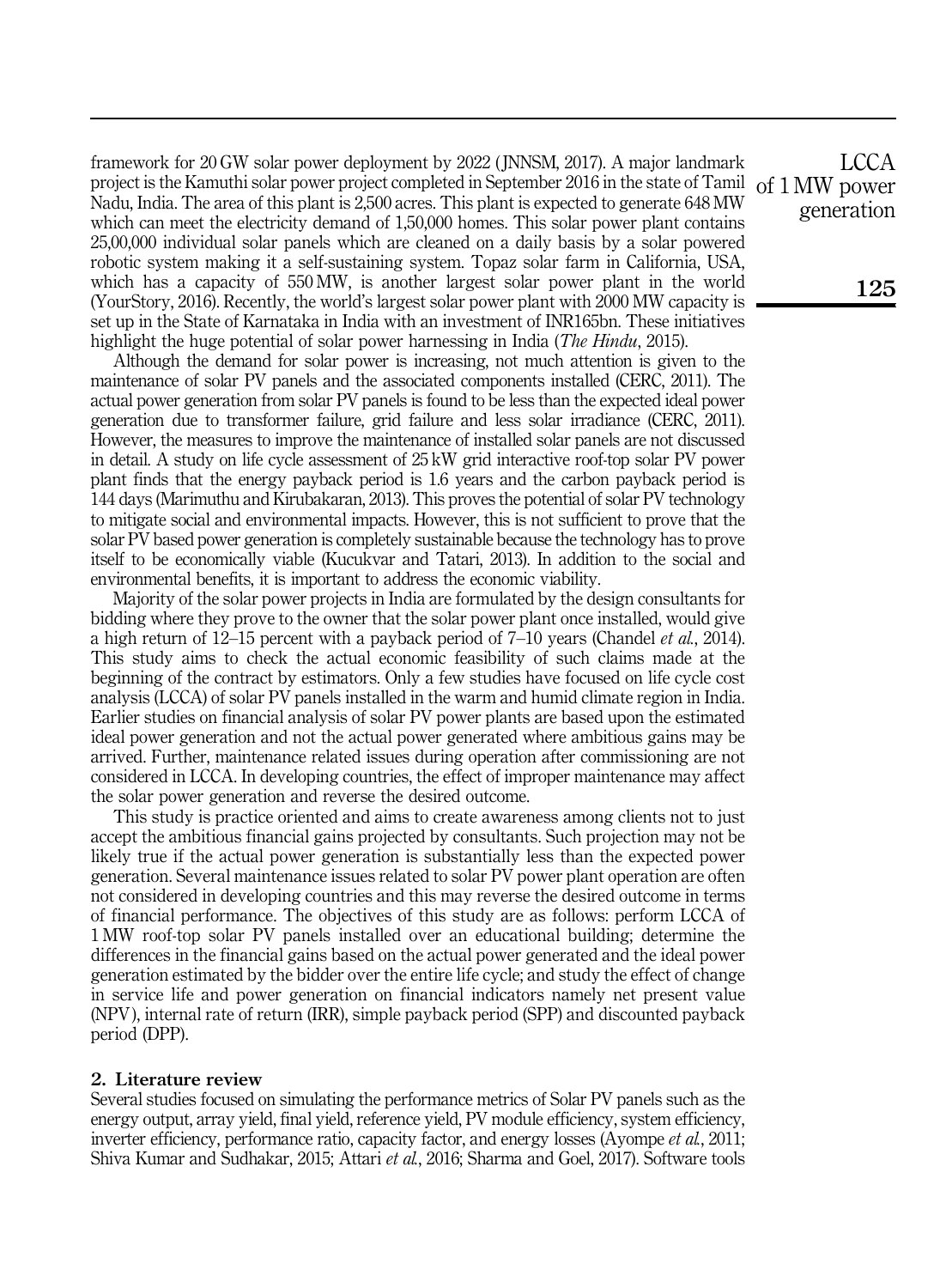namely "PV syst" and "Energy Plus" are used for simulating energy production and energy consumption respectively (Sorgato *et al.*, 2018). "TRNSYS" software is used for sizing and performance assessment of grid-connected PV system (Mondol *et al.*, 2006; Kazem *et al.*, 2017). "RETScreen" software is used for power plant design (Chandel*et al.*, 2014). There are software tools such as "SolarGIS" that integrates solar data and weather data using interactive global maps (SolarGIS, 2019). Solar GIS contains application such as "PV planner" for performance simulation and "PV spot" for performance monitoring.

Studies on techno-economic analysis of grid-connected solar PV panels are limited in literature and are often based upon ideal power generation expected from solar PV panels. The financial performance metrics considered in these studies are buy-back ratio (Celik, 2006), SPP (Chandel *et al.*, 2014; Kazem *et al.*, 2017; Al-Salaymeh *et al.*, 2010), NPV, IRR, DPP (Cucchiella *et al.*, 2015; Sorgato *et al.*, 2018), benefit-cost ratio (Cucchiella *et al.*, 2015), cost payback period (Li and Liu, 2018).

LCCA of solar PV based energy efficient methods in a multi-storied residential building has been investigated and it is found that an additional investment of 3 percent could result in 30 percent savings in the operation and maintenance (O&M) cost (Mahajan *et al.*, 2014). Table I presents the findings of a few studies on LCCA of solar PV system. The results of these studies are mostly similar with some minor variations. Chandel *et al.* (2014) completed LCCA of 2.5 MW on-site solar PV power plant located at Jaipur city and found that the IRR, SPP and DPP at 10 percent discount rate are 11.88 percent, 7.73 years and 15.53 years, respectively. LCCA was performed for a similar type solar PV power plant located outside the city premises (off-site). It is observed that the SPP and the DPP decreases by 19 percent and 35 percent respectively (10 percent discount rate).

Ahir *et al.* (2016) carried out LCCA of a 100 kW roof-top grid-connected solar PV power plant located at Surat, Gujarat. A discount rate of 8 percent was considered. When there is no subsidy considered on the total capital cost, the IRR and DPP are reported as 11.5 percent, and 9 years, respectively. The consideration of 30 percent subsidy on the capital cost is found to increase the rate of return by 77 percent and decrease the DPP by 40 percent.

A study on life cycle costing of 100 kW solar PV system conclude that the SPP is 9.4 years (Bharat *et al.*, 2015). Another study on 100 kW off-grid roof-top solar PV power plant concludes that the NPV at 13 percent discount rate is INR 0.6m (with battery backup) and INR 0.1m (without battery backup). The IRR is found to be 10.6 percent (with battery backup) and 15.0 percent (without battery backup) (Prasanna *et al.*, 2015).

Table II presents the effect of location, solar PV plant size, solar irradiance and orientation of PV panels on cost-benefit ratio and payback period for "hot and dry," "hot and humid" and "temperate(composite)" climatic zones in Mexico (Lopez *et al.*, 2016). The solar PV plant located in the hot and dry climate resulted in high cost-benefit ratio and least payback period due to high solar irradiance. The plant located at the hot and humid climatic zone resulted in minimum cost-benefit ratio and maximum payback period.

The life-cycle cost of solar electricity is primarily influenced by the irradiance condition and the cost of initial investment and financing (Bieri *et al.*, 2017). Further, the adoption of solar power is largely influenced by the financing schemes and interest rates. Although several studies were carried out earlier on LCCA of solar PV plant, many of these studies use the ideal power expected to be generated from solar PV panels for analysis, which may result in incorrect assessment of financial indicators of the solar PV power plant. Some of these studies are generic in nature. For example, there is lack of clarity in terms of the technical details of solar panels, climatic zone and certain input parameters related to cost analysis. This study presents LCCA of solar PV panels considering the actual power generated for one calendar year during operation. Possible reasons for differences between the predicted power generation and actual power generation are identified and a set of recommendations for improving the effectiveness of maintenance operations are presented.

BEPAM 10,1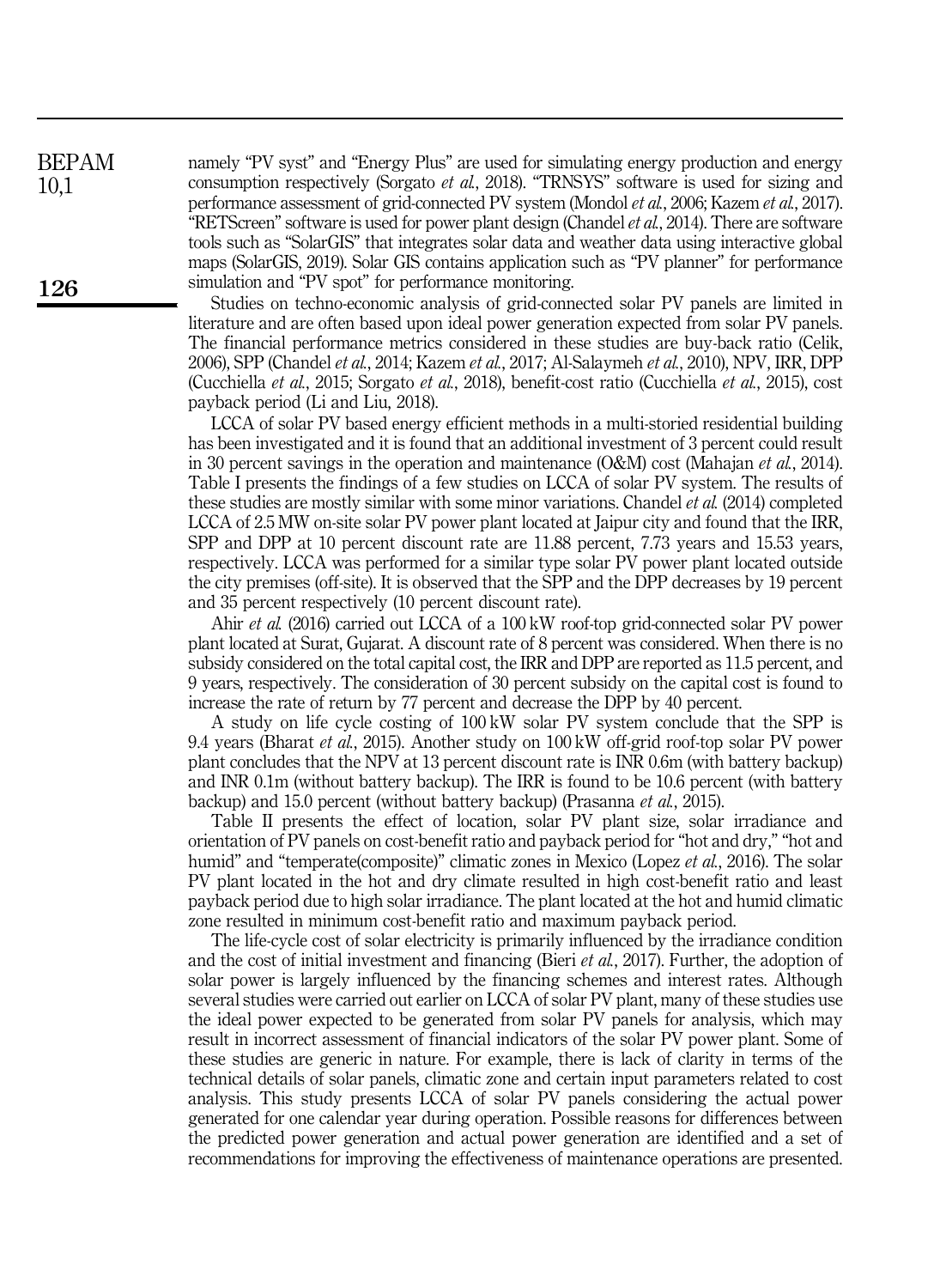|                                                                                         |                  |                          | Roof-top/ground                                      | capacity Module<br>Installed |                                             | Type (on-grid/ Discount (million IRR           |            | Ř          |          | SPP<br>C                                                                                                                                                                                                                                                                                                                                                                         | DPP  |
|-----------------------------------------------------------------------------------------|------------------|--------------------------|------------------------------------------------------|------------------------------|---------------------------------------------|------------------------------------------------|------------|------------|----------|----------------------------------------------------------------------------------------------------------------------------------------------------------------------------------------------------------------------------------------------------------------------------------------------------------------------------------------------------------------------------------|------|
| Reference                                                                               | Location Climate |                          | mounted                                              | (kWp)                        | technoology off-grid)                       |                                                | rate (%)   | INR)       |          | $(%)$ (years) (years)                                                                                                                                                                                                                                                                                                                                                            |      |
| Chandel et al. (2014) Jaipur                                                            |                  | Composite                | Ground mounted<br>(on-site, within<br>city premises) | 2,500                        | Amorphous On-grid<br>silicon<br>(Thin film) |                                                | $\approx$  | 119        | 11.9 7.7 |                                                                                                                                                                                                                                                                                                                                                                                  | 15.5 |
| Chandel et al. (2014)                                                                   | Jaipur           | Composite                | Ground mounted<br>(off-site)                         | 2,500                        | Amorphous<br>Thin film)<br>silicon          | On-grid                                        | $\approx$  | 250        | 15.1     | 63                                                                                                                                                                                                                                                                                                                                                                               | 101  |
| Bharat et al. (2015)                                                                    |                  |                          | Roof-top                                             | 100                          |                                             | On-grid                                        |            |            |          | 9.4                                                                                                                                                                                                                                                                                                                                                                              |      |
| Bharat <i>et al.</i> (2015) Telengana Hot and dry Prasanna <i>et al.</i> (2015) Not $-$ |                  |                          | Roof-top                                             | 100                          |                                             | Off-grid (with                                 | ≌          | 0.6        | 10.6     |                                                                                                                                                                                                                                                                                                                                                                                  | I    |
| specific<br>Prasanna et al. (2015) Not                                                  | specific         | $\overline{\phantom{a}}$ | Roof-top                                             | $\approx$                    |                                             | without<br>battery)<br>Off-grid<br>battery)    | ≌          | $\Xi$      | 15.0     | $\overline{\phantom{a}}$                                                                                                                                                                                                                                                                                                                                                         | I    |
| Ahir et al. (2016)                                                                      | Surat            | Warm and humid           | Roof-top                                             | 100                          | $\overline{1}$                              | incentive from<br>On-grid (with<br>Government) | $\infty$   | 3.9        | 20.3     | $\begin{array}{c} \rule{0pt}{2.5ex} \rule{0pt}{2.5ex} \rule{0pt}{2.5ex} \rule{0pt}{2.5ex} \rule{0pt}{2.5ex} \rule{0pt}{2.5ex} \rule{0pt}{2.5ex} \rule{0pt}{2.5ex} \rule{0pt}{2.5ex} \rule{0pt}{2.5ex} \rule{0pt}{2.5ex} \rule{0pt}{2.5ex} \rule{0pt}{2.5ex} \rule{0pt}{2.5ex} \rule{0pt}{2.5ex} \rule{0pt}{2.5ex} \rule{0pt}{2.5ex} \rule{0pt}{2.5ex} \rule{0pt}{2.5ex} \rule{0$ | 54   |
| Ahir et al. (2016)                                                                      | Surat            | Warm and humid           | Rooftop                                              | 100                          |                                             | mcentive)<br>(without<br>On-grid               | $^{\circ}$ | $\ddot{=}$ | 115      | I                                                                                                                                                                                                                                                                                                                                                                                | 9.0  |
|                                                                                         |                  |                          |                                                      |                              |                                             |                                                |            |            |          |                                                                                                                                                                                                                                                                                                                                                                                  |      |

LCCA of 1 MW power generation

127

Table I. Comparison of studies on life cycle cost analysis of solar PV panels in India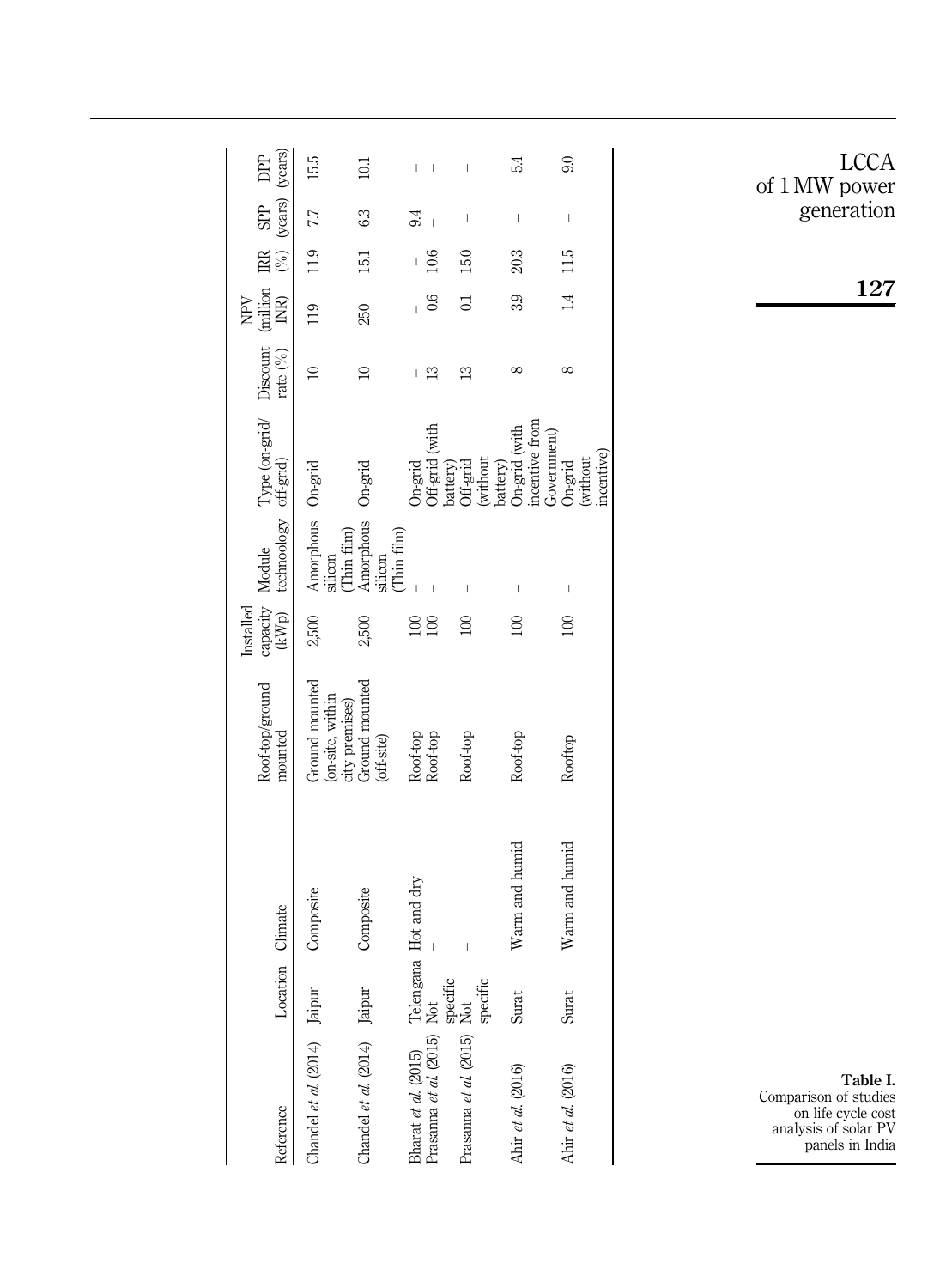| <b>BEPAM</b><br>10,1                                                     | (years)<br>DPP<br>13.0<br>14.3<br>13.9                                                                                                             |
|--------------------------------------------------------------------------|----------------------------------------------------------------------------------------------------------------------------------------------------|
|                                                                          | benefit<br>$Cost-$<br>ratio<br>3.2<br>2.8<br>2.9                                                                                                   |
| 128                                                                      | Solar irradiance<br>(kWh/m <sup>2</sup> /year)<br>2,015<br>2,049<br>2,204                                                                          |
|                                                                          | $\begin{array}{l} {\rm Type\ (on\text{-}grid)}\\ {\rm off\text{-}grid)} \end{array}$<br>On-grid<br>$On\text{-}\mathrm{grid}$<br>On-grid            |
|                                                                          | technoology<br>crystalline<br>crystalline<br>crystalline<br>Module<br>silicon<br>silicon<br>silicon<br>Multi-<br>Multi-<br>Multi-                  |
|                                                                          | capacity (kWp)<br>Installed<br>$\circ$<br>4<br>₹                                                                                                   |
|                                                                          | Roof-top/ground<br>(commercial<br>(commercial<br>building)<br>(commercial<br>building)<br>Roof top<br>building)<br>Roof top<br>Roof top<br>mounted |
|                                                                          | Hot and humid<br>Hot and dry<br>(Composite)<br>Temperate<br>Climate                                                                                |
|                                                                          | Location                                                                                                                                           |
| Table II.<br>Life cycle cost<br>analysis of solar PV<br>panels in Mexico | Lopez et al. (2016) San Felipe,<br>Mexico<br>Lopez et al. (2016) Tijuana,<br>Mexico<br>Lopez et al. (2016) Mexali,<br>Mexico<br>Reference          |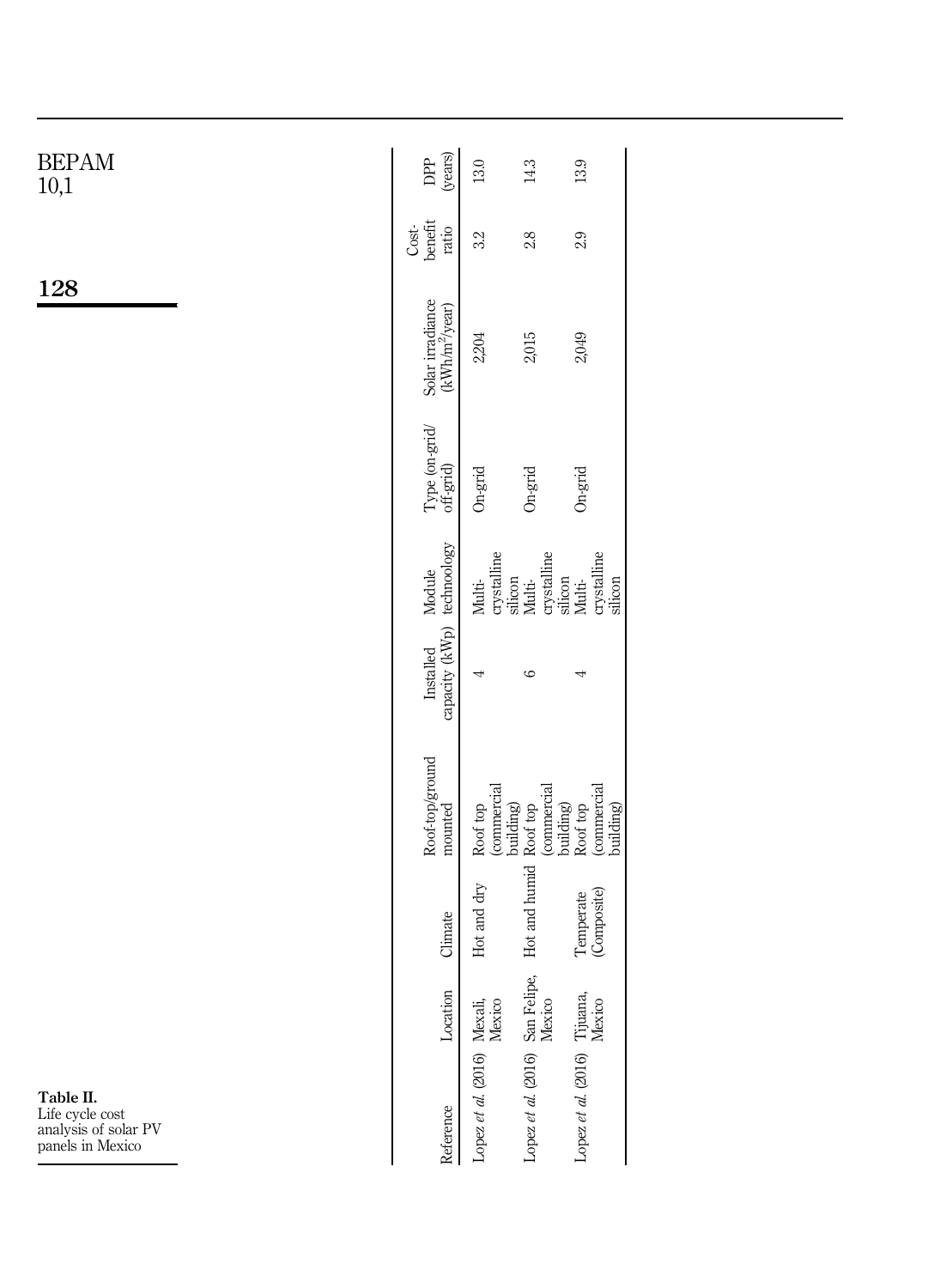# 3. Research methodology

# *3.1 Case study*

This study focuses on 1 MW roof-top solar PV panels installed at Chennai, India. Figure 1 shows the monthly solar irradiance data for Chennai during the period July 2014–June 2015 (NREL, 2015). The annual average direct solar insolation (irradiance) is found to be 5.3 kWh/m<sup>2</sup>/day, which is very high compared to other countries like Germany (CERC, 2011). There are six climatic zones in India namely hot and dry, warm and humid, moderate, cold and cloudy, cold and sunny and composite. Chennai belongs to the warm and humid climatic zone. Chennai experiences three major seasons namely summer, winter and monsoon. The summer lasts for 6–7 months with the maximum temperature ranging from  $40^0$  to  $45^0C$ .

The installation details of 1 MW solar PV panels located in three different buildings (blocks) are summarized below:

- (1) Building 1 total area occupied: 8858 sq.ft.; number of panels: 490; power (MW<sub>peak</sub>): 0.130;
- (2) Building 2 total area occupied: 19,378 sq.ft.; number of panels: 1,072; power  $(MW_{peak})$ : 0.284; and
- (3) Building 3 total area occupied: 39,985 sq.ft.; number of panels: 2,211; power  $(MW_{peak})$ : 0.586.

In total, the solar power plant consists of 3.773 panels installed over an area of 68.221 square feet. The installed solar panel is 265 Wp mono-crystalline silicon PV with a floor area requirement of about 18 sq.ft. per panel. Figure 2 shows the actual power generated from solar PV panels during the period July 2014–June 2015. It is observed that the actual power generated reaches peak during March–April and it is minimum during September–December.

#### *3.2 Life cycle stages of the solar PV power plant*

Figure 3 shows the research methodology adopted in this study as well as the life cycle cost components of solar PV panels. The product life cycle of a solar PV plant covers the production of raw materials, processing and purification, manufacture of modules and balance of system (BOS) components, transportation of the modules to the power plant, installation and use of the systems and finally decommissioning and disposal or recycling. The decommissioning phase is not considered in this study because of lack of reliable data.

> $\theta$ 1 2 3 4 5 6 7 July August September October November **December** January February March April May June Average solar irradiation (kWh/m Average solar irradiation (kWh/m<sup>2</sup>/day) Month

Figure 1. Monthly solar irradiance in Chennai ( July 2014–June 2015)

**LCCA** of 1 MW power generation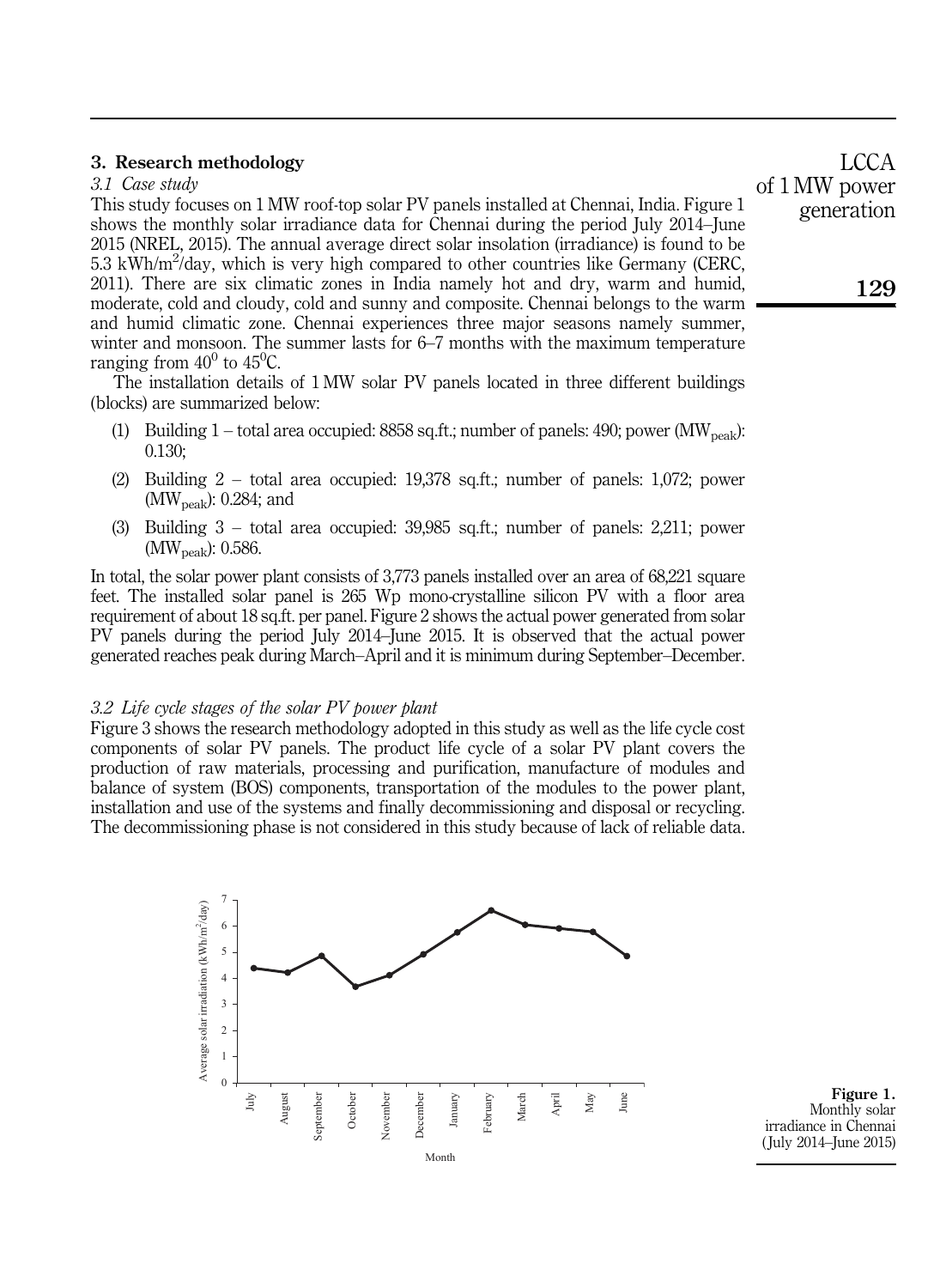

### *3.3 Research process and data collection*

The total power generated from 1 MW solar PV panels was determined month-wise. The actual power generated from each building was gathered from data logger for the time period July 2014 to June 2015 (shown in Figure 2). In order to verify the reliability of data gathered from data-logger, the actual power generation data were compared with the solar irradiance data for Chennai (shown in Figure 1). It is noted that the trends observed in solar irradiance is same as the actual power generated.

The ideal average power generation expected from the installed 1 MW solar PV panels is 130 MWh per month and 1,560 MWh per year (CERC, 2011). It is noted that the actual power generation is about 37 percent lower than the estimated power generation. LCCA is performed with the ideal power generation estimated during the planning stage. LCCA is performed again based on the recorded actual data considering the service life of solar PV panels as 25 years and 30 years. The findings based on actual power generated are compared with the findings based on ideal power expected from solar PV panels and significant observations are noted. The reasons for the differences between the actual power generated and the ideal power expected are identified and discussed. Some recommendations for effective O&M of solar PV panels are presented.

#### *3.4 Input data for LCCA*

LCCA is a data driven scientific method for evaluating the economic performance of a project, system or a building over its entire life. In this study, the findings of LCCA are presented in Indian rupees (INR). One US Dollar is equivalent to INR64 corresponding to the data collection period mentioned. The scope of the LCCA along with a detailed list of items considered and the assumptions made are presented below.

*Initial cost (negative cash flow)*. The initial cost is based upon the design, engineering, management, supply, installation and commissioning of a solar PV power plant. The design, engineering and management (DM) cost is determined using the man-hours required per kW and the cost per man-hour. It is assumed that the cost per man-hour is INR200 and two man-hours are required per kW (Tidball *et al.*, 2010). The supply, installation and commissioning of roof-top solar PV power plant consists of solar PV modules, inverters, transformers, combiners, low tension panels, cable tray data loggers, sensors, earthing, other accessories/equipment and mounting structures. The initial cost is assumed to cover manufacturing and delivery/transportation in addition to profit margin. The design, engineering and management cost are found to be INR400,000 per MW. The cost of supply,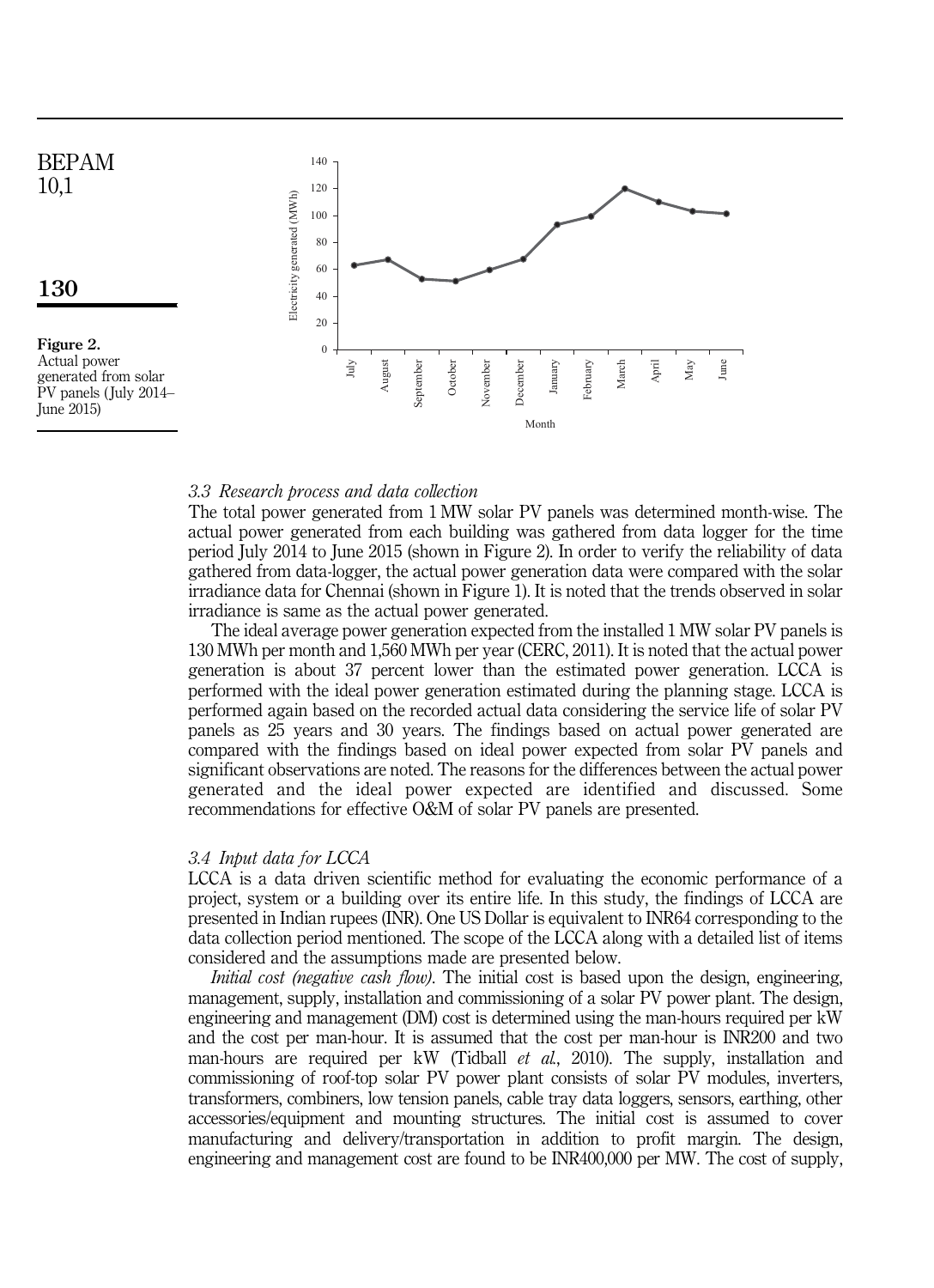

installation and commissioning is found to be INR70,513,825 per MW. The initial cost is in the range of INR60 to 70m per MW of solar PV installed.

*Incentive from the Ministry Of New And Renewable Energy (MNRE) (positive cash flow)*. There is no subsidy for installing solar PV panels in public education institutions from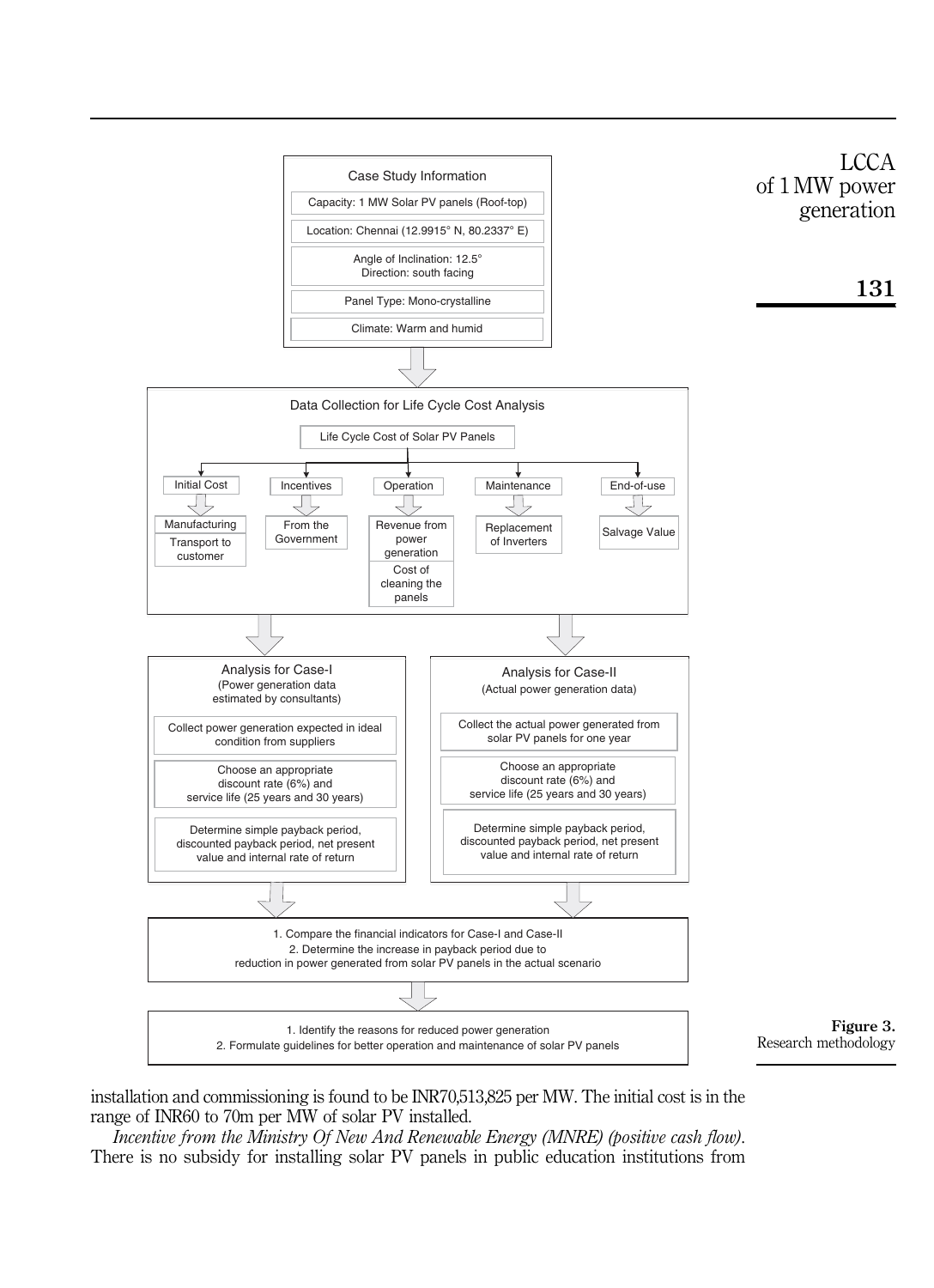MNRE. However, pre-conditioned incentive is granted for this purpose. The return incentive provided by the MNRE is INR16,250 per kW upon the completion of at least 80 percent work within 8 months (MNRE, 2017). In this study, it is observed that 80 percent work has been completed within 8 months. Hence, the incentive is taken into account for analysis.

*Operation and maintenance cost (negative cash flow)*. The O&M cost is considered as \$11.68 (INR748.64) per kW per year based on a previous study (Tidball *et al.*, 2010).

*Savnings from power generation (positive cash flow)*. The cost of power generated from solar PV panels is INR6.5 per kWh. Practical observable degradation in the actual power generation from solar PV panels in India is considered as 2.5 percent in the first year and 0.5 percent in the subsequent years (CERC, 2011; Solar Mango, 2016).

*Replacement cost (negative cash flow)*. The service life of inverters is usually 25 to 30 years. It is observed that 10 percent part-replacement is done in inverters every 10 years (IEA, 2011). This study considers the part-replacement cost of all inverters. The inverter cost is INR11,098,050 per MW. Hence, the replacement cost (every 10 years) is INR1,109,805 per MW.

*Salvage value (positive cash flow)*. The maximum salvage value of mono-crystalline solar PV cells is noted as \$0.33 (INR21.15) per watt in 2010 (McCabe, 2011). Most of the solar PV cells used in India are imported. Hence, this study uses the salvage value reported in the literature.

To summarize the major cost components, the total initial cost for the design, engineering and management as well as the supply, installation and commissioning of solar PV panels is found to be INR70,913,825 per MW. The O&M cost are determined as INR748,640 per MW per year. The replacement cost (every 10 years) associated with inverter is found to be INR1,109,805 per MW.

#### *3.5 Key parameters used in LCCA*

The financial assessment of a solar PV power plant is performed using the following indicators in this study: SPP: SPP refers to the number of years required to recover the initial investment considering only the net annual saving. It is influenced only by the net cash flow of the system and the total service life; DPP represents the number of years required to recover the initial investment considering the time value of money. It is influenced by the net cash flow of the system, total service life, and the discount rate considering the time value of money; NPV is the difference between the present value of cash inflows and the present value of cash outflows. It is used in project capital budgeting to analyze the profitability of an investment. This is sensitive to the reliability of future cash inflows that an investment will yield. NPV should always be greater than zero or positive for a project to be profitable or at least feasible. A project is financially not profitable when NPV is negative; and IRR refers to the discount rate used at which the NPV of a particular project is equal to zero. A higher IRR indicates that it is more desirable to undertake the project. Hence, IRR is used to rank alternate project execution scenarios. The scenario with highest IRR is considered as the best possible option to undertake. IRR implies the rate of return that an investment is expected to yield.

#### 4. Results and discussion

Two cases are considered for LCCA based on power generation data. There are two scenarios under each case based on service life. These are listed below.

Case I (power generation data estimated by consultants during planning phase):

- Scenario 1: ideal power generation estimated and service life  $= 25$  years.
- Scenario 2: ideal power generation estimated and service life  $= 30$  years.

BEPAM 10,1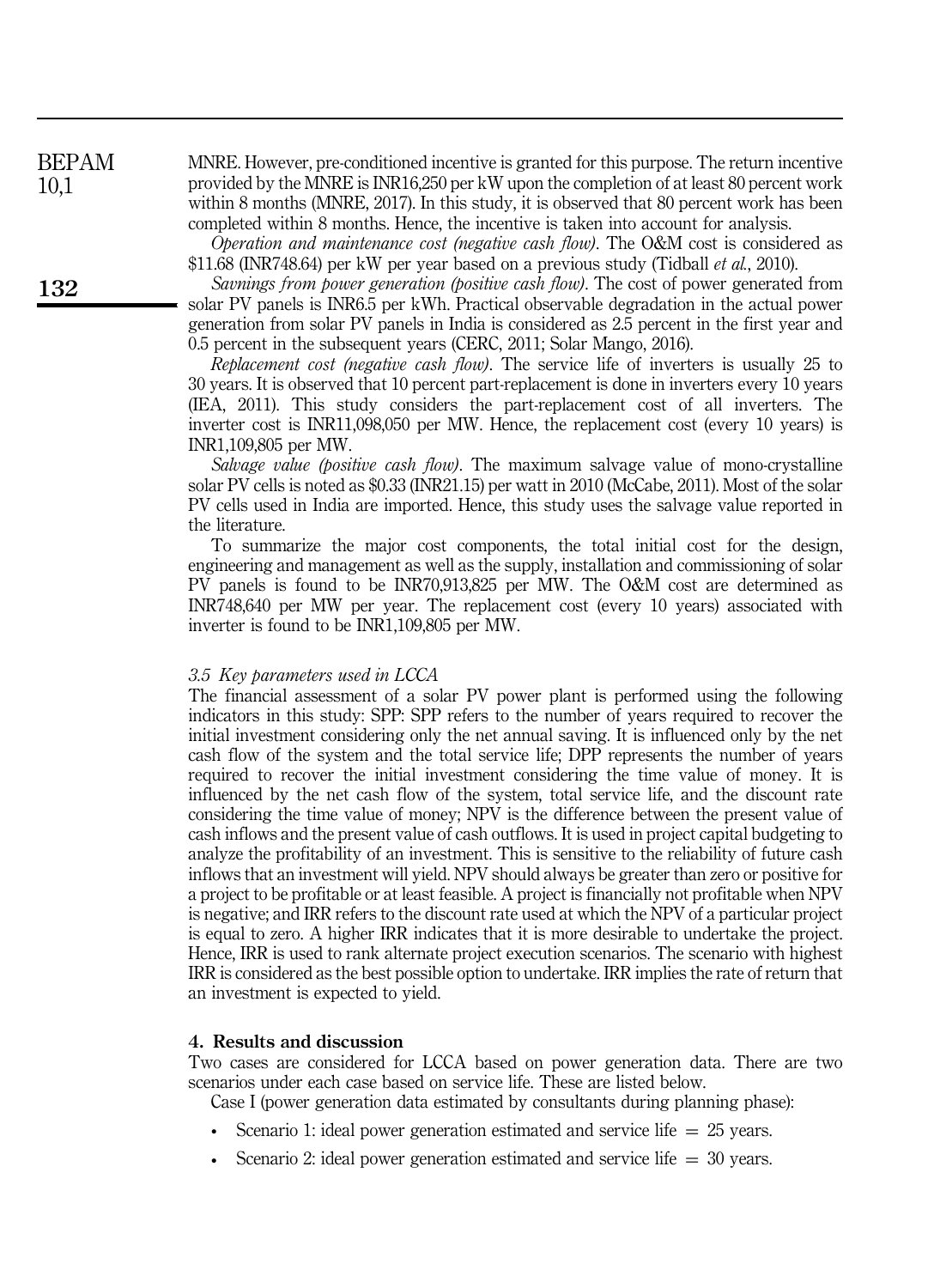Case II (actual power generation data gathered from site during operation): • Scenario 3: actual power generation from solar PV panels and service life  $=25$  years. Of 1 MW power • Scenario 4: actual power generation from solar PV panels and service life  $=$  30 years. Based on trial and error basis, a discount rate of 6 percent is considered for analysis. Figure 4 shows the analysis of SPP and DPP for the above four scenarios. Figures 5 and 6 show the analysis of net present value and IRR, respectively. 133 LCCA generation

# *4.1 Comparison of Scenario 1 and Scenario 3*

There is substantial reduction in the NPV of about INR45m when the actual power is considered instead of ideal power estimated at a discounted rate of 6 percent. The IRR decreases from 14.6 to 8 percent when the actual power generation is considered instead of ideal power estimated. It is observed that the financial parameters calculated based on ideal power is too ambitious and it may not be feasible to achieve in the actual case. In simple terms, if an institution decides to implement 1 MW solar PV plant by taking credit from the bank at 11 percent interest expecting a return of 14.6 percent, then it may run on debt because the actual return is just 8 percent. Hence, the loan from the bank should be at an interest rate of at least less than 8 percent for the project to be just profitable. The SPP increases from 6.4 to 10.9 years when the actual power generation is considered instead of





Figure 4.

and discounted

four scenarios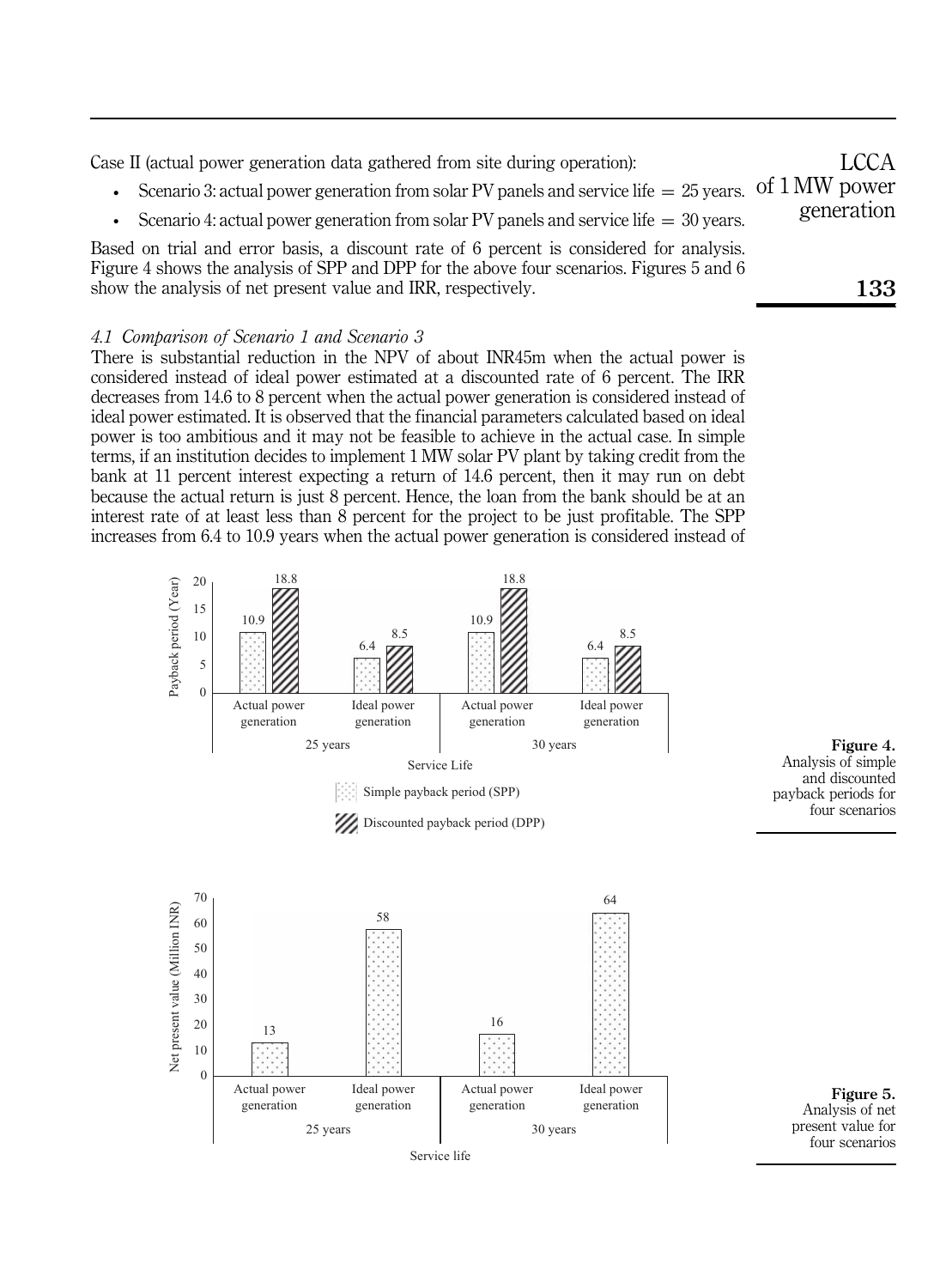

ideal power estimated. The DPP increases from 8.5 to 18.8 years when the actual power generation is considered. Hence, the ideal payback period seems to be highly optimistic which may not be feasible in the real case. For example, if an institution goes for this project assuming that the power plant is required only for 15 years and the initial investment would be recovered in 8.5 years, then the project would probably be run on loss because the actual DPP is more than 15 years.

The SPP and DPP obtained in this study based on ideal power data are comparable with the payback period reported in the literature (Cucchiella *et al.*, 2015; Kazem *et al.*, 2017). However, the findings vary with other studies. For example, Al-Salaymeh *et al.* (2010) determined that the SPP of a standalone solar PV and grid-connected solar PV is 50 and 30 years, respectively. Sorgato *et al.* (2018) found that the DPP for different cities in Brazil ranges from 7 to 23 years.

# *4.2 Comparison of Scenario 2 and Scenario 4*

There is substantial reduction in the NPV of about INR48m when the actual power is considered instead of ideal power estimated at a discounted rate of 6 percent. The IRR decreases from 14.7 to 8.3 percent when the actual power generation is considered. The IRR calculated based on ideal power generation looks too ambitious and may not be possible to achieve in practice. The SPP increases by 4.5 years when the actual power generation is considered. The DPP increases by 10.3 years when the actual power generation is considered. The trends in the LCCA results for 30-year service life is similar to 25-year service life with marginal variations which are not significant.

# *4.3 Reasons for reduced actual power generation compared to estimated power generation*

The main reasons assessed during site investigation for decreased actual power generation are as follows: Improper maintenance of inverters: Inverter failures are recorded very often and this results in the shutdown of some stretches of the power plant; lack of immediate response to inverter failures: Immediate action to replace or repair inverter is not done gradually losing the power generation potential of the plant from few weeks to few months in some cases.

The other reasons are: broken cells and interconnects: some crystalline silicon cells and interconnection between the modules are broken because of repeated thermal expansion and contraction or due to mechanical stress leading to open circuits; and glass breaks: in many cases, glass breaks are caused by external factors like hail storm, lightning, falling trees and sometimes because of poor packaging during transportation.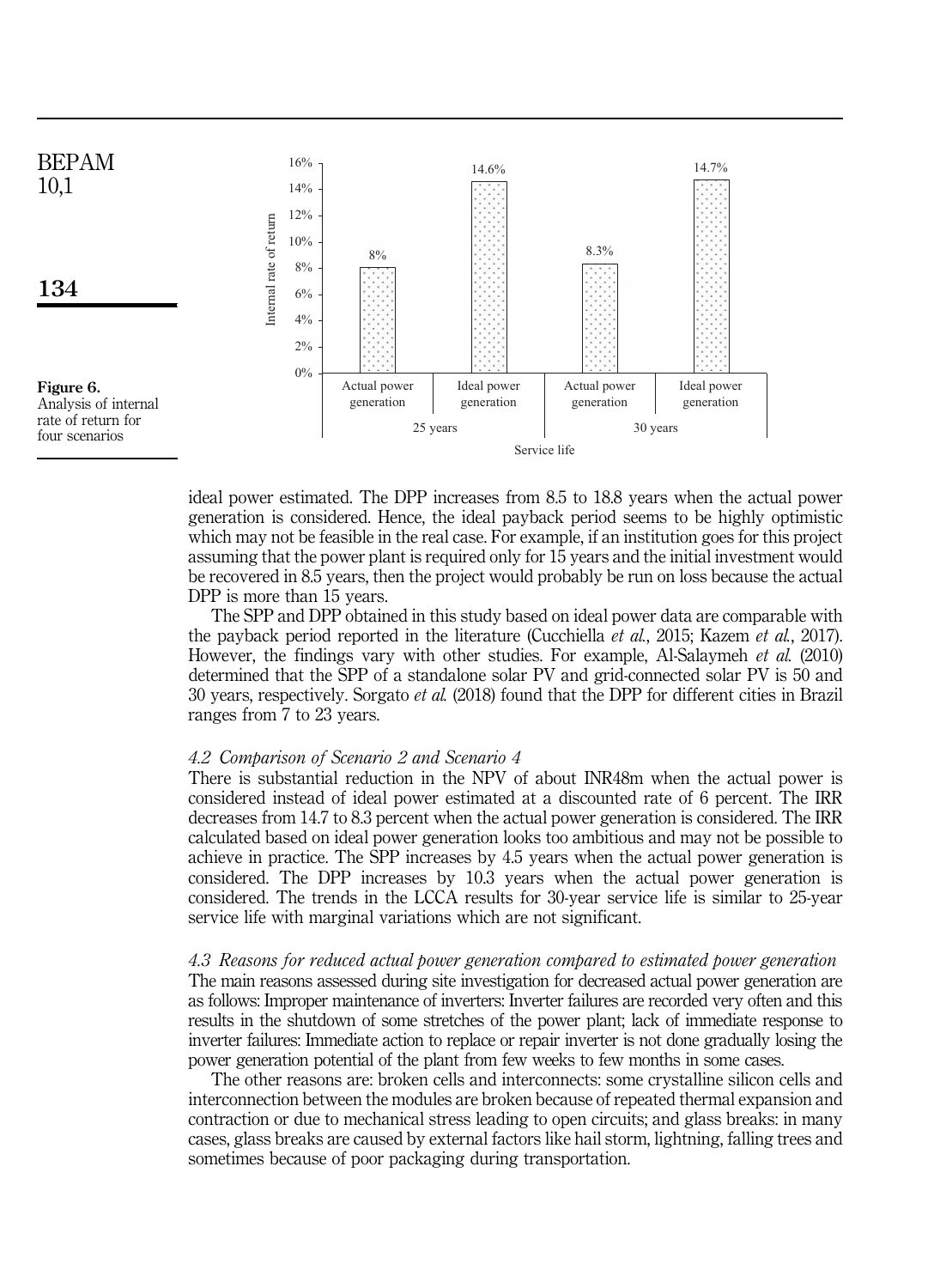One of the easiest ways to avoid broken cells and interconnects is to pay due diligence and conduct panel quality test before procurement from the manufacturer and shifting. of 1 MW power There are many testing methods available for detecting micro cracks. Electroluminescence (EL) or electroluminescence crack detection (ELCD) testing is one of the most applied methods. It is an image analysis and helps in locating potential inherent defects present in solar PV panels. This test would incur cost, time and manpower which are the main reasons for PV suppliers not investing on quality testing. However, there could be many other reasons for the broken cells which can be examined in future studies. Cleaning solar panels regularly with micro-fiber cloth can reduce the impact of fallen debris over the panels.

# *4.4 Guidelines for better maintenance of solar PV plant*

Some guidelines for successful operation of a solar PV power plant are: data acquisition and analysis, plant control, alarm-management, documentation control, reporting, warranty claim management and spare parts management have to be taken into consideration during operation and monitoring; and maintaining environmental health and safety, proper periodic maintenance of modules, inverters, transformers, mounting, cabling, landscape, cleaning and timely communication are mandatory. To maintain quality control and safety standards, only qualified personnel should be permitted to work on PV installation. Inverters that are offline can have a dramatic negative impact on the return on investment. An adapted version of commonly reported inverter errors and the corresponding corrective actions are presented in Table III (Kaco, 2009).

Few suggestions for better maintenance of a solar PV power plant are (Solar Mango, 2015) solar PV panels need to be cleaned to get rid of dust, debris and any animal infestation accumulated over time. The presence of cracks or other mechanical defects need to be checked. Annual cleaning would be sufficient in regions with frequent rainfall. In general, quarterly cleaning is recommended. Visual inspection is recommended every week;

| Inverter error                             | Action                                                        |                      |
|--------------------------------------------|---------------------------------------------------------------|----------------------|
| DC under-voltage                           | Diagnose the underporforming systems                          |                      |
| DC over-voltage                            | Test the strings                                              |                      |
| DC ground fault                            | Adopt the ground fault detection procedure                    |                      |
| AC under-voltage                           | Confirm that all the breakers are ON                          |                      |
|                                            | Check the AC voltage with voltmeter                           |                      |
|                                            | Perform a manual restart if voltage is within range           |                      |
|                                            | Contact utility if the voltage is outside of range            |                      |
| AC over-voltage                            | Check the AC voltage with voltmeter                           |                      |
|                                            | Perform a manual restart if voltage is within range           |                      |
|                                            | Contact utility if the voltage is outside of range            |                      |
| Low power                                  | The reason for low power can be mainly because the system is  |                      |
|                                            | just shutting down due to lack of sufficient sunlight         |                      |
|                                            | Diagnose underperforming systems if the weather is sunny      |                      |
| Over temperature when fan is not operating | Check for the power supply to fan                             |                      |
|                                            | If the supply is proper, replace fan                          |                      |
|                                            | If the supply is not proper, replace power supply             |                      |
| Over temperature when fan is operating     | Check to verify sensor readings                               |                      |
|                                            | Replace sensors if they are found to be in poor condition     |                      |
|                                            | If sensors are found good, further investigation is necessary |                      |
| Overtemperature when fan is operating with | Check for intake and exhaust filters for excessive buildup of | Table III.           |
| accurate sensors                           | dust; clean or replace if necessary                           | Commonly reported    |
| Software fault                             | Contact the manufacturer                                      | inverter errors with |
| <b>Source:</b> Adapted from Kaco (2009)    |                                                               | remedial actions     |

LCCA generation

135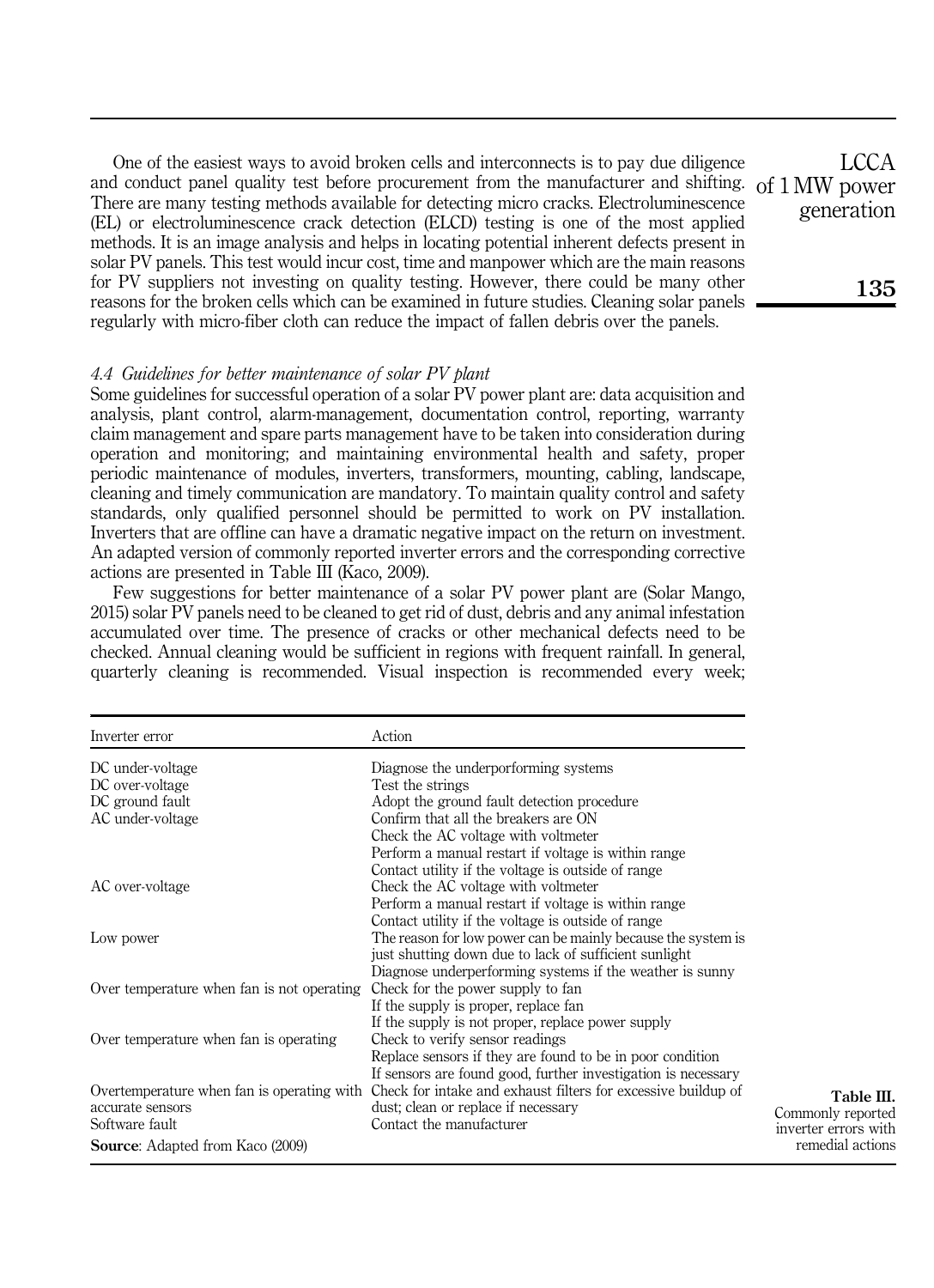mounting structures with tracking systems have moving parts and these parts need to be lubricated as per the manufacturer's guidelines; and cables have to be checked for any cracks, breaks or deterioration in insulation. Physical damages to cables or junction boxes need to be addressed. BEPAM 10,1

## 5. Conclusion

Solar PV is emerging as one of the promising technologies in the renewable energy sector. Significant investment is expected in establishing solar PV power plant in the next decade in India. Although the design, installation and commissioning of solar PV power plant is technically feasible, the financial feasibility should be evaluated. This practice-oriented study aims to educate the client/owner not to just accept the optimistic financial gains predicted by designers/consultants. Such projections may not be likely true if the actual power generation is substantially less than the expected power generation due to lack of attention given to operation & maintenance related issues.

Although data related to financial indicators may be obtained from PV suppliers, these may not reflect the real scenario during operation where the actual power generation is substantially less compared to predicted power generation expected due to operation related aspects. Hence, the payback period obtained from solar PV suppliers may not present a true understanding of the financial viability of a proposed solar PV power plant.

It is observed that the actual power generated from 1 MW roof-top solar PV panels is about one-third less compared to the ideal power generation estimated during the planning phase. LCCA based on the actual power generation data reveals that there is an increase in the payback period by 70–120 percent. In few cases, there is a chance that the payback period is close to the service life of the solar PV panels which makes the investment least profitable. Major reasons of drop in power generation during operation are frequent inverter failures and delay in responding to fix the inverter failures. This study highlights that there could be a substantial reduction in the actual power generated from solar PV panels due to O&M related issues. To overcome this, systematic implementation of O&M related procedures is required in the use phase. Effective periodical O&M of solar PV panels and the associated electrical and electronic components would bridge the gap between the actual power generated and the ideal power estimated.

Installation of a solar PV power plant and commissioning alone may not promise sustainable outcome. Any organization that plans to install a solar PV plant must have carried out cost analysis based on real-time performance data before entering into contract. The O&M related issues and consequent drop in the actual power generation need to be taken into account in arriving at the return on investment and payback period during the planning phase.

The results presented in this study are valid for roof-top mono-crystalline solar PV panels with south facing direction and 12.5 degrees angle of tilt. The findings of this study are valid for solar PV panels installed in the warm and humid climatic zone in India. More case studies are required to understand the actual power generation data from multiple climatic zones. Further, actual power generation data may be gathered over multiple years to determine decrease in power generation over the life of a solar PV power plant. Sensitivity analysis is needed to study the effect of each parameter on LCCA (e.g. variation in the discount rate by 10 or 20 percent). There are few limitations which may affect the findings of this study. Parameters like O&M cost of a solar PV power plant over 25 years' service life need a detailed study and documentation by the client to arrive at accurate projection, which is challenging in real scenario in developing countries. Further, it is challenging to gather exact details of capital cost associated with solar PV power plant installation. Contractors prefer not to share the cost details due to highly competitive bidding process.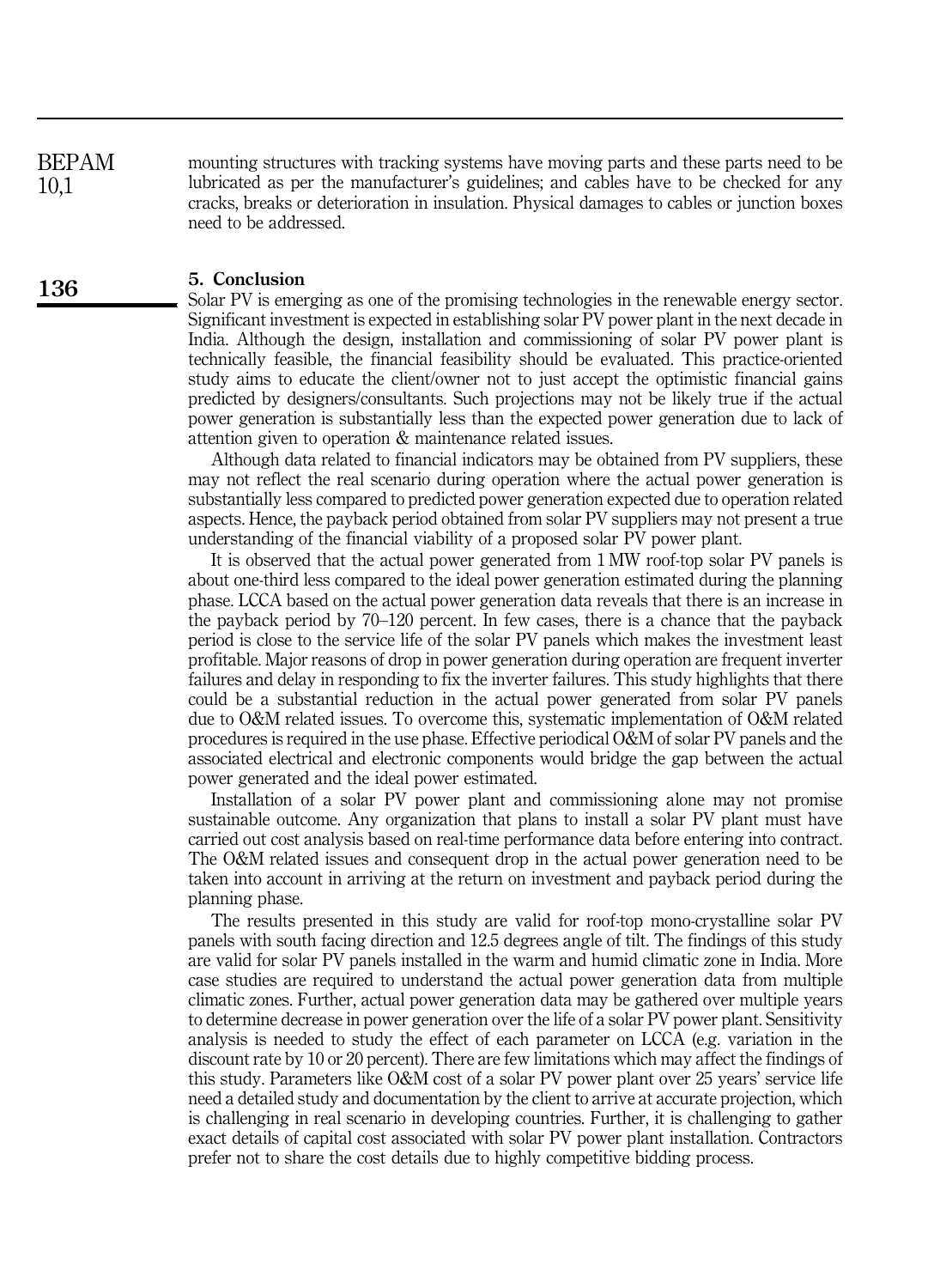Potential directions for further research are as follows: a comprehensive study on maintenance issues related to solar PV power plant is required; more case studies are of 1 MW power required to understand the financial performance based on the actual power generated during operation. This will help to appreciate the benefits of solar power harness from the economical aspect rather than just going with the consultant's projections; and based on the findings of a large number of case studies, a mathematical model can be developed to predict the actual power generation and arrive at realistic life cycle cost.

#### References

- Ahir, B., Hajari, A. and Patel, J. (2016), "Financial performance and analysis of 100kwp rooftop grid connected solar PV plant in surat municipal corporation", *International Journal of Innovative and Emerging Research in Engineering*, Vol. 3 No. 2, pp. 121-127.
- Al-Salaymeh, A., Al-Hamamre, Z., Sharaf, F. and Abdelkader, M.R. (2010), "Technical and economical assessment of the utilisation of photovoltaic systems in residential buildings: the case of Jordan", *Energy Conversion and Management*, Vol. 51 No. 8, pp. 1719-1726.
- Attari, K., Elyaakoubi, A. and Asselman, A. (2016), "Performance analysis and investigation of a grid-connected photovoltaic installation in Morocco", *Energy Reports*, Vol. 2, November, pp. 261-266.
- Ayompe, L.M., Duffy, A., McCormack, S.J. and Conlon, M. (2011), "Measured performance of a 1.72 kW rooftop grid connected photovoltaic system in Ireland", *Energy Conversion and Management*, Vol. 52 No. 2, pp. 816-825.
- Bharat, V.V.S.S.M., Mathur, A. and Prasad, N.L. (2015), "Life cycle costing of a 100kWp solar PV system", *International Journal of Innovations in Engineering and Technology (IJIET)*, Vol. 6 No. 1, pp. 21-27.
- Bieri, M., Winter, K., Tay, S., Chua, A. and Reindl, T. (2017), "An irradiance-neutral view on the competitiveness of life-cycle cost of PV rooftop systems across cities", *Energy Procedia*, Vol. 130, September, pp. 122-129.
- CEA (2016), "Draft national electricity plan, ministry of power, India", Central Electricity Authority, available at: www.cea.nic.in/reports/committee/nep/nep\_dec.pdf/ (accessed November 30, 2018).
- Celik, A.N. (2006), "Present status of photovoltaic energy in Turkey and life cycle techno-economic analysis of a grid-connected photovoltaic-house", *Renewable and Sustainable Energy Reviews*, Vol. 10 No. 4, pp. 370-387.
- CERC (2011), "A report on the performance of solar power plants in India, New Delhi", Central Electricity Regulatory Commission, available at: www.cercind.gov.in/2011/Whats-New/PERFORMANCE% 20OF%20SOLAR%20POWER%20PLANTS.pdf/ (accessed November 30, 2018).
- Chandel, M., Agrawal, G.D., Mathur, S. and Mathur, A. (2014), "Techno-economic analysis of solar photovoltaic power plant for garment zone of Jaipur city", *Case Studies in Thermal Engineering*, Vol. 2, March, pp. 1-7.
- Cucchiella, F., D'Adamo, I. and Lenny Koh, S.C. (2015), "Environmental and economic analysis of building integrated photovoltaic systems in Italian regions", *Journal of Cleaner Production*, Vol. 98, July, pp. 241-252.
- IEA (2011), "Methodology guidelines on life-cycle assessment of photovoltaic electricity", International Energy Agency, International Energy Agency Photovoltaic Power Systems Programme, IEA PVPS Task 12, Subtask 20, LCA Report IEA-PVPS T12-03.
- IEA (2016), "Photovoltaic power system annual report. photovoltaic power systems programme", International Energy Agency, available at: www.iea-pvps.org/index.php?id=6&eID=dam\_ frontend\_push&docID=3951/ (accessed November 30, 2018).
- India Solar Handbook (2017), "Bridge to India lead sponsored by HUAWEI", available at: www. bridgetoindia.com/wp-content/uploads/2017/05/BRIDGE-TO-INDIA\_India-Solar-Handbook\_20 17-1.pdf/ (accessed November 30, 2018).

LCCA generation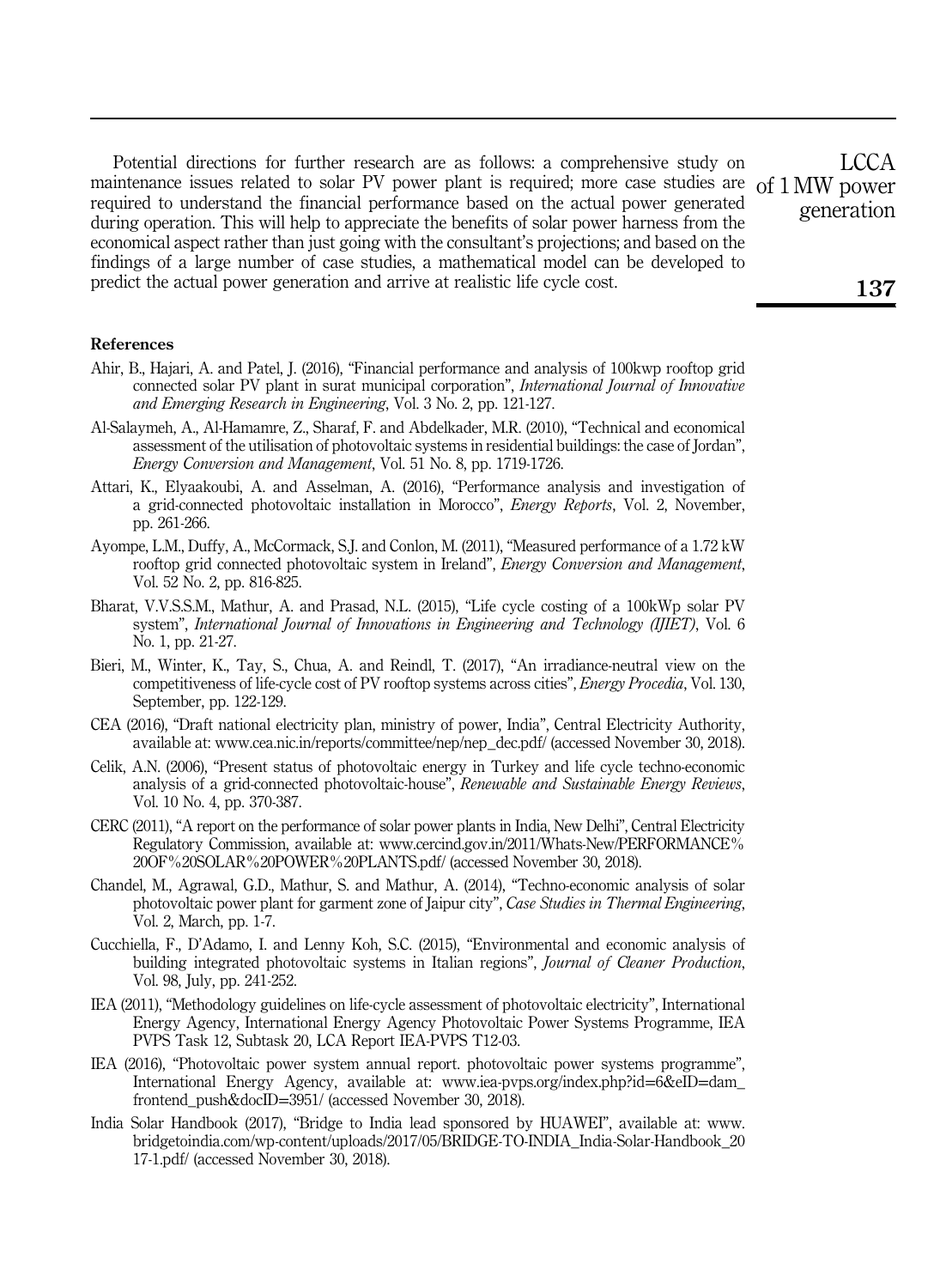| BEPAM | INNSM (2017), National Solar Mission 18. Ministry of New and Renewable Energy, Government of India, |
|-------|-----------------------------------------------------------------------------------------------------|
| 10,1  | New Delhi.                                                                                          |

138

- Kaco (2009), "Inverters operating instructions for instructors and operators", available at: kaconewenergy.com/home/ (accessed April 25, 2018).
- Kazem, H.A., Albadi, M.H., Al-Waeli, A.H.A., Al-Busaidi, A.H. and Chaichan, M.T. (2017), "Techno-economic feasibility analysis of 1MW photovoltaic grid connected system in Oman", *Case Studies in Thermal Engineering*, Vol. 10, September, pp. 131-141.
- Kucukvar, M. and Tatari, O. (2013), "Towards a triple bottom-line sustainability assessment of the U.S. construction industry", *International Journal of Life Cycle Assessment*, Vol. 18 No. 5, pp. 958-972.
- Li, Y. and Liu, C. (2018), "Techno-economic analysis for constructing solar photovoltaic projects on building envelopes", *Building and Environment*, Vol. 127, January, pp. 37-46.
- Lopez, J.F.A., Leon, A.L., Trevizo, M.E.G., Granados, A.G. and Morales, B. (2016), "Life cycle cost of photovoltaic technologies in commercial buildings in Baja California Mexico", *Renewable Energy*, Vol. 87, March, pp. 564-571.
- McCabe, J. (2011), *Salvage Value of Photovoltaic Systems*, World Renewable Energy Forum, Littleton, CO.
- Mahajan, R., Pataskar, S.V. and Jain, N.S. (2014), "Life cycle cost analysis of a multi storied residential building", *International Journal of Mechanical and Production Engineering*, Vol. 2 No. 8, pp. 46-49.
- Marimuthu, C. and Kirubakaran, V. (2013), "Carbon payback period for solar and wind energy project installed in India: a critical review", *Renewable and Sustainable Energy Reviews*, Vol. 23, July, pp. 80-90.
- MNRE (2017), *Grid Connected Roof top and Small Solar Power Plants Programme Amendment for* '*Achievement-Linked Incentive for Government Sector*, Ministry of New and Renewable Energy, Ministry of New and Renewable Energy, New Delhi, available at: mnre.gov.in/file-manager/ UserFiles/Notification-Incentive-&-Award-scheme-for-Govt-Sector-30032017.pdf/ (accessed November 30, 2018).
- Mondol, J.D., Yohanis, Y.G. and Norton, B. (2006), "Optimal sizing of array and inverter for gridconnected photovoltaic systems", *Solar Energy*, Vol. 80 No. 12, pp. 1517-1539.
- MoSPI (2017), "Energy statistic report, central statistics office", Ministry of Statistics and Program Implementation, Government of India, New Delhi, available at: www.mospi.nic.in/sites/default/ files/publication\_reports/Energy\_Statistics\_2017r.pdf.pdf/ (accessed November 30, 2018).
- NREL (2015), "National solar radiation database, office of energy efficiency and renewable energy, US department of energy", National Renewable Energy Laboratory, available at: rredc.nrel.gov/ solar/old\_data/nsrdb/ (accessed November 30, 2018).
- Prasanna, M.G., Sameer, S.M. and Hemavathi, G. (2015), "Financial analysis of solar photovoltaic power plant in India", *IOSR Journal of Economics and Finance (IOSR-JEF)*, Vol. 1, pp. 9-15.
- Sharma, R. and Goel, S. (2017), "Performance analysis of a 11.2 kWp roof top grid-connected PV system in Eastern India", *Energy Reports*, Vol. 3, November, pp. 76-84.
- Shiva Kumar, B. and Sudhakar, K. (2015), "Performance evaluation of 10 MW grid connected solar photovoltaic power plant in India", *Energy Reports*, Vol. 1, November, pp. 184-192.
- SolarGIS (2019), available at: https://solargis.com (accessed May 15, 2019).
- Solar Mango (2015), "What types of maintenance are required for rooftop solar power plants?", available at: www.solarmango.com/ask/2015/10/12/what-types-of-maintenance-are-required-forrooftop-solar-power-plants/ (accessed April 25, 2018).
- Solar Mango (2016), "Solar power plant evaluation", available at: www.solarmango.com/2016/09/25/ solar-power-plant-evaluation-degradation-rates-panels/ (accessed April 25, 2018).
- Sorgato, M.J., Schneider, K. and Rüther, R. (2018), "Technical and economic evaluation of thin-film CdTe building-integrated photovoltaics (BIPV) replacing façade and rooftop materials in office buildings in a warm and sunny climate", *Renewable Energy*, Vol. 118, April, pp. 84-98.